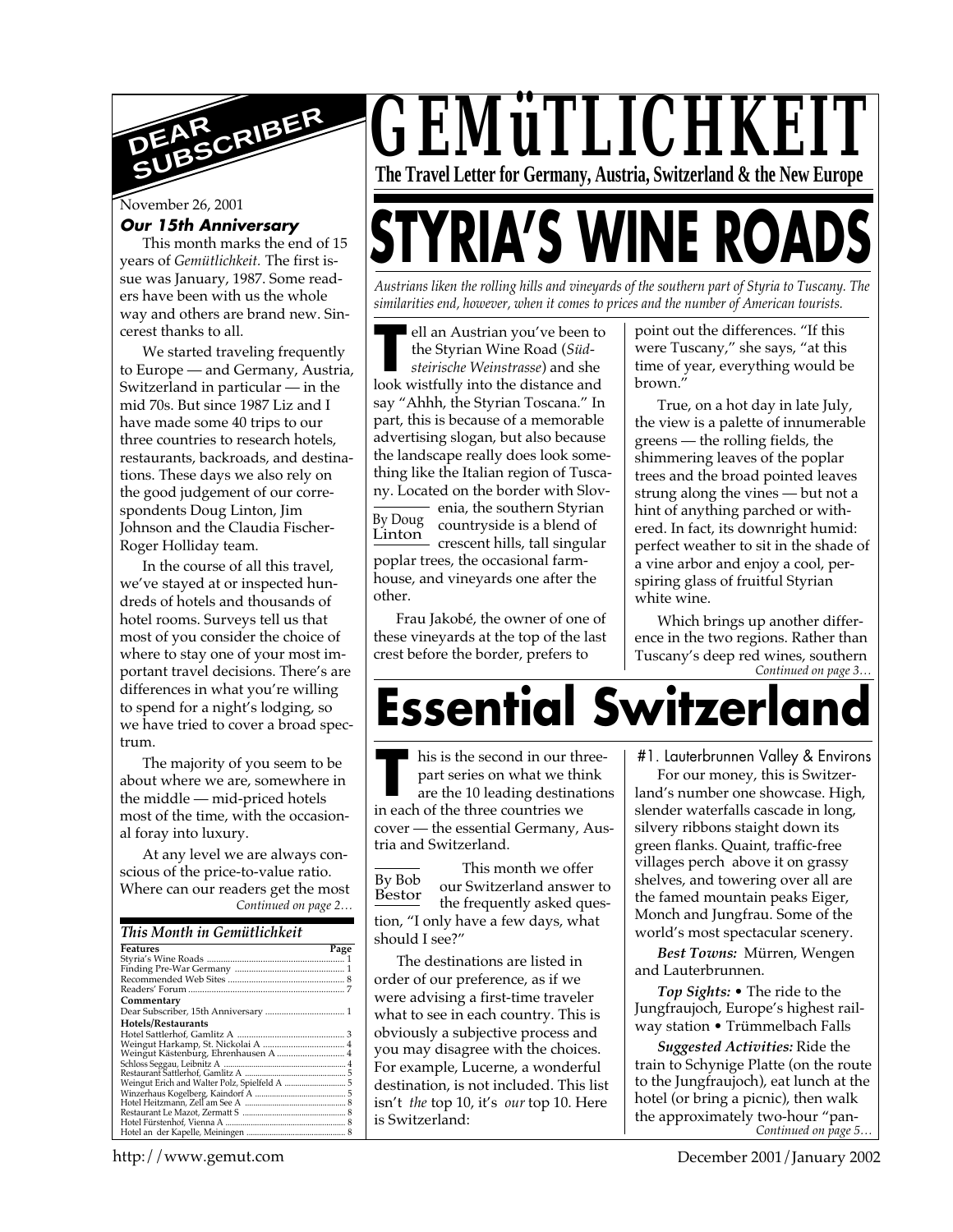#### *DEAR SUBSCRIBER Continued from page 1*

for their money? The most important element in our evaluation of a hotel is the room itself; cleanliness, quality of materials and furnishings, size, decor, view, lighting and air quality (we'll take an airy, cool room in a two-star over a hot, stuffy one in a five-star any day). After the room we look at people and service, location and setting, facilities, and, finally, public rooms.

The hotels that combine all these traits — and offer the best value have become our favorites. Places such as the **Art Nouveau** in Berlin; **Hotel Anker** in Marktheidenfeld, Germany; the **Sonnenhof** in Bad Sachsa, Germany; **Zur Stadt Mainz** in Würzburg; **Gutshotel von Kesselstatt** in Neumagen-Dhron on the Mosel, **Schloss Haunsperg** outside Salzburg; the **Altstadt** in Vienna; the **Innere Enge** in Bern; and the **Waldhotel Doldenhorn** in Kandersteg, Switzerland, are just a few of the places we've discovered over the years. Interestingly, every one of the above-mentioned hotels is family owned and operated.

Of course there are many outstanding hotels that have all these qualities, but at much higher prices: the **Beau Rivage Palace** in Lausanne, the **Victoria Jungfrau** in Interlaken, Berlin's **Ritz-Carlton Schloss Hotel**, the **Grüner Baum** near Badgastein Austria, the **Benen Diken Hof** on the German island of Sylt, the **Imperial** in Vienna, Lucerne's **The Hotel** and

**Vieux Manoir au Lac** in Murten, Switzerland.

Then there are the truly bargain hotels that may not have all the attributes we look for but whose prices are well below their peers. In that category are such places as Munich's **Hotel Kraft**, the **Pension Heim** near Füssen in Bavaria, **L'Auberge De Chernex** in the hills above Montreux; the **Pertrisberg** in Trier, and Salzburg's **Hotel Jedermann**.

A few favorite haunts are no longer in business or have slipped badly. Three in the latter category are the beautifully-located **Forsthaus Grasek** in Garmisch-Partenkirchen, Munich's **Hotel Adria**, and the **Brienzer-Burli** in Brienz, Switzerland.

Simply gone are **Schloss Neuhof** in Coburg, Germany, the wonderful **Hotel Geiger** in Berchtesgaden, and the fine restaurant of the **Markgräfler Hof** in Freiburg, Germany. Two splendid music venues we miss are Vienna's **Cafe Budva** (Gypsy music) and the **Ewig Lampe** (blues/jazz) in Berlin.

Because of their attitude toward Americans, there are just three hotels that are to be avoided under all circumstances: **Gebhards Hotel** in Göttingen, Germany, the **Benediktenhof** (if it's still in operaton) in Ettal, southern Bavaria, and Vienna's **Mailbergerhof**.

Thanks to the strength of the dollar, hotel prices today are surprsingly close to what they were in 1987. According to the March 1987 issue of

*Gemütlichkeit*, A double room at the **Anker**, in Martkheidenfeld, was \$83. In late 2001, that same room is \$86. The dollar in 1987 brought 1.82 DM. Today it fetches 2.19 DM.

Fierce competition has kept car rental rates and transatlantic airline ticket prices about the same as they were 15 years ago. Remove that competitive element, however, and the picture changes. In 1987, a first-class ticket on the Glacier Express was \$67. Today, even though the dollar is about 8% higher vs the Swiss franc than it was in '87, the same St. Mortiz-Zermatt trip is \$155. (By the way, Rail Europe is announcing increases in rail pass prices for 2002. Since most passes are good for travel up to six months after date of purchase, those planning to travel in the first half of 2002 would do well to take advantage of current prices by buying their passes no later than Decem-

*Continued on page 8…*

#### **Using Gemütlichkeit**

• Foreign currency prices are converted to U.S. dollars at the exchange rate in effect at the time of publication. • Hotel prices listed are for one night. Discounts are often available for longer stays.

• All hotel prices include breakfast unless otherwise noted.

• Local European telephone area codes carry the "0" required for in-country dialing. To phone establishments from outside the country, such as from the USA, do not dial the first "0".

#### **Logging on to Gemütlichkeit's Website**

Except for the most recent 12, back issues in text format from January 1993 are available free to subscribers only at http://www.gemut.com (click on "For Members Only"). To access the issues enter the user name and password published in this space each month. The July codes are:

User Name: **meck** Password: **108**

| <b>GEMÜTLICHKEIT</b><br>Vol. 15, No. 10                                                                                                                                                                                                                                                                                                                                                                                                                                                                                                                                                                                                                                                                                                 | <b>HOTEL RESTAURANT RATING KEY</b>                                                                                        |                                                                |                                                                                                                                                                                                                                                 |                                                                      |
|-----------------------------------------------------------------------------------------------------------------------------------------------------------------------------------------------------------------------------------------------------------------------------------------------------------------------------------------------------------------------------------------------------------------------------------------------------------------------------------------------------------------------------------------------------------------------------------------------------------------------------------------------------------------------------------------------------------------------------------------|---------------------------------------------------------------------------------------------------------------------------|----------------------------------------------------------------|-------------------------------------------------------------------------------------------------------------------------------------------------------------------------------------------------------------------------------------------------|----------------------------------------------------------------------|
| November, 2001<br>The Travel Letter for Germany, Austria, Switzerland & the New Europe                                                                                                                                                                                                                                                                                                                                                                                                                                                                                                                                                                                                                                                  | <b>Rating Scale</b><br>Excellent<br>Above Average                                                                         | <b>Scale</b><br>$16 - 20$<br>$-15$<br>12                       | <b>Restaurant Criteria</b><br>Food<br>Service                                                                                                                                                                                                   | 65%<br>20%                                                           |
| <b>Publishers:</b><br>Robert H. & Elizabeth S. Bestor<br>Robert H. Bestor<br>Editor:<br>Doug Linton, C. Fischer, R. Holliday, Jim Johnson<br><b>Contributors:</b><br><b>Web Master:</b><br>Paul T. Merschdorf                                                                                                                                                                                                                                                                                                                                                                                                                                                                                                                           | Average<br>Adequate<br>Unacceptable                                                                                       | 8<br>$-11$<br>4 -<br>$0 -$<br>- 3                              | Atmosphere                                                                                                                                                                                                                                      | 15%                                                                  |
| <b>Consulting Editor:</b><br>Thomas P. Bestor<br><b>Subscription Dept:</b><br><b>Kurt Steffans</b><br><b>Subscriber Travel Services:</b><br>Eric Poole, Andy Bestor<br><b>Gemütlichkeit</b> (ISSN 10431756) is published 11 times each year by UpCountry<br>Publishing, 288 Ridge Road, Ashland OR 97520. TOLL FREE: 1-800/521-6722<br>or 541/488-8462, fax: 541/488-8468, e-mail travel@gemut.com. Web site:<br>www.gemut.com. Subscriptions are \$67 per year for 11 issues. While every<br>effort is made to provide correct information in this publication, the publishers<br>can make no guarantees regarding accuracy.<br><i><b>POSTMASTER: SEND ADDRESS CHANGES TO:</b></i><br>Gemütlichkeit, 288 Ridge Road., Ashland OR 97520 | <b>Hotel Rating Criteria</b><br>People/Service<br>Location/Setting<br>Guestrooms<br>Public rooms<br>Facilities/Restaurant | 30%<br>15%<br>30%<br>5%<br>20%<br><b>Special © Designation</b> | <b>Value Rating</b><br>Outstanding Value<br>Very Good Value<br>Average Value<br>Below Average Value<br>A Rip-Off<br>By virtue of location, decor, charm, warmth of management, or<br>combination thereof, an especially pleasant establishment. | <b>Scale</b><br>$17 - 20$<br>$12 - 16$<br>$9 - 11$<br>5-8<br>$0 - 4$ |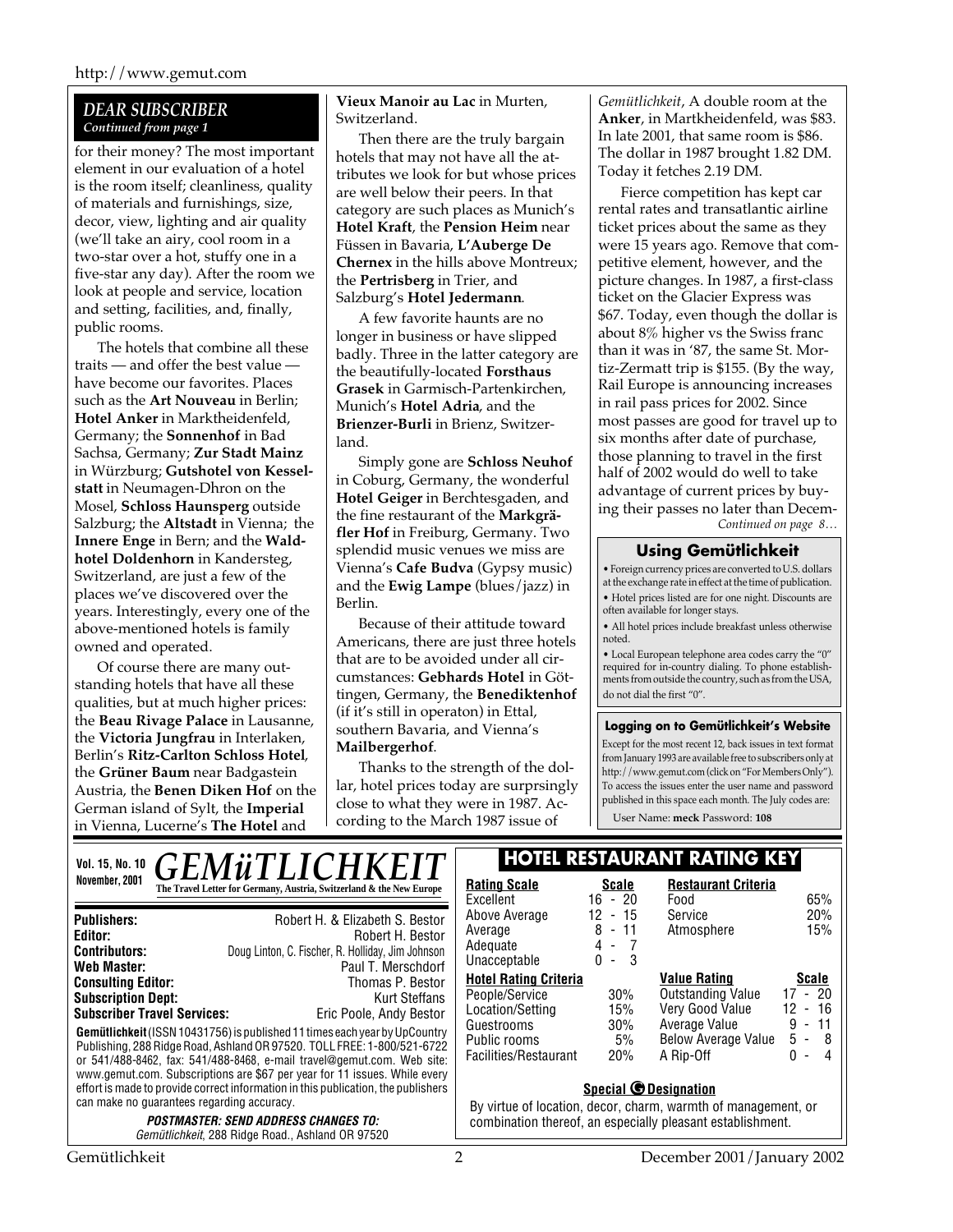Styria is better known for its light, aromatic whites. The wine region is officially confined to a small delta of land on the west side of the Mur river. Most of the approximately 2000 hectares are under cultivation. In the last decades, a number of vintners have begun to produce worldclass white wines, which are only now getting the international attention they deserve.

Complementing its numerous fine wines are a handful of scenic *Weinstrassen*, meandering rural roads that thread their way past stunning views along the crests and slopes of the vineyards. The oldest and most striking of these is the *Sudsteirische Weinstrasse*, which begins in Ehrenhausen, about 10 kilometers south of the town of Leibnitz and just west of A9 north-south Autobahn out of Graz. It winds its way along the border to Leutschach, threading past thick clusters of hills and narrow, secluded valleys.

A bit further north is the *Sausaler Weinstrasse*, which runs from Leibnitz to the small village of Höfern. Leave Leibnitz heading west on highway #74. At Glenstätten head north on a "yellow road" toward Preding. This part of the drive is up the Kogelberg with grand views over the extended plain below.

These are just two of the official routes; actually nearly all the small roads in the region contain some rewarding surprise or other. A twoday visit will provide ample time for a leisurely tour of the wine roads, as well as plenty of opportunities to sample the region's food and wine.

#### The Schloss

The area also has two sights worth visiting. The first is **Schloss** Seggau, a 13<sup>th</sup> century castle that occupies a commanding position over a low valley. One of its interior walls is covered with worn marble plaques from Roman times.

Your reporter experienced a memorable and serendipitous mo-



ment while standing on the castle walls enjoying the view. On this hot day, a group of elderly Austrians on a church tour wandered to a cluster of benches under a tall horsechestnut tree. I watched them for a moment and then turned back to the view. Suddenly, in gentle, wavering voices, they began to sing an old hymn. It felt like a cool, refreshing breeze.

#### The Mausoleum

The other not-to-be missed attractions is Ehrenhausen's mausoleum, which shelters the tomb of Ruprecht of Eggenburg, who fought the Turks at the end of the 16th century. While the Baroque funerary monument is impressive enough in itself, the best part of the experience is the process one must go through in order to visit it. The mausoleum is located on the grounds of a private castle overlooking town, but you must first go to the town's church in the center of town to get the key. There you will find the wizened old lady who looks after the church and it is at this point that the entire project begins to take on a fairy tale aura. She asks if you wish to visit the mausoleum. If yes, she leads you to a large book in which you must sign your name. She then produces a foot-long iron skeleton key with the admonition that it is the mausoleum's only key and, once inside, you must prop the door open a stone. If it closes, you will be locked inside for at least 4 or 5 hours

http://www.gemut.com

before being rescued. She then points the way to a small stone path that leads to the mausoleum on the hill.

At the top, is a little, domed building guarded by two grotesquely foreshortened statues that look like Gog and Magog, gigantic trolls dressed in armor and wielding clubs. They contrast sharply with the graceful Baroque and pale yellow of the rest of the structure. It is a thrill to be alone, opening such a big heavy door with such an enormous key, knowing that a dark turn of events could leave one locked inside for hours. It also seems totally outrageous to be given full responsibility for this

400 year-old structure by merely providing a signature.

Just a few quick comments before moving on to the reviews. Almost all of the accommodations along the Wine road are in small pensions usually attached to a vineyard or restaurant or both (which explains the multiple reviews you will find below). To give you an idea of the quality of the wineries listed here, the last edition of Austrian food and wine critics Christoph Wagner and Klaus Engle rated the area's best wines as follows: Willi Sattlerhof 20/20; Alois Gross 19/20; Hans Harkamp 19/20; and Erich and Walter Polz 19/20. A winery near Polz, Manfred Tement, also scored 20/20. And finally, *morillon* is a local Styrian name for Chardonnay.

#### **Lodging**

Hotel Sattlerhof This small luxury-style hotel is run by two gifted brothers one who makes excellent one who makes excellent<br>wine; the other prepares the CHOICE sumptuous meals that do it justice. Together, they run a very pleasant hotel. The Sattlerhof's best feature is that it manages to be upscale without being pretentious. The presence of the two families and the congeniality of the brothers themselves are sure to make most guests feel right at home. EDITOR'S

The hotel is located in a cluster of yellow rural manor-style buildings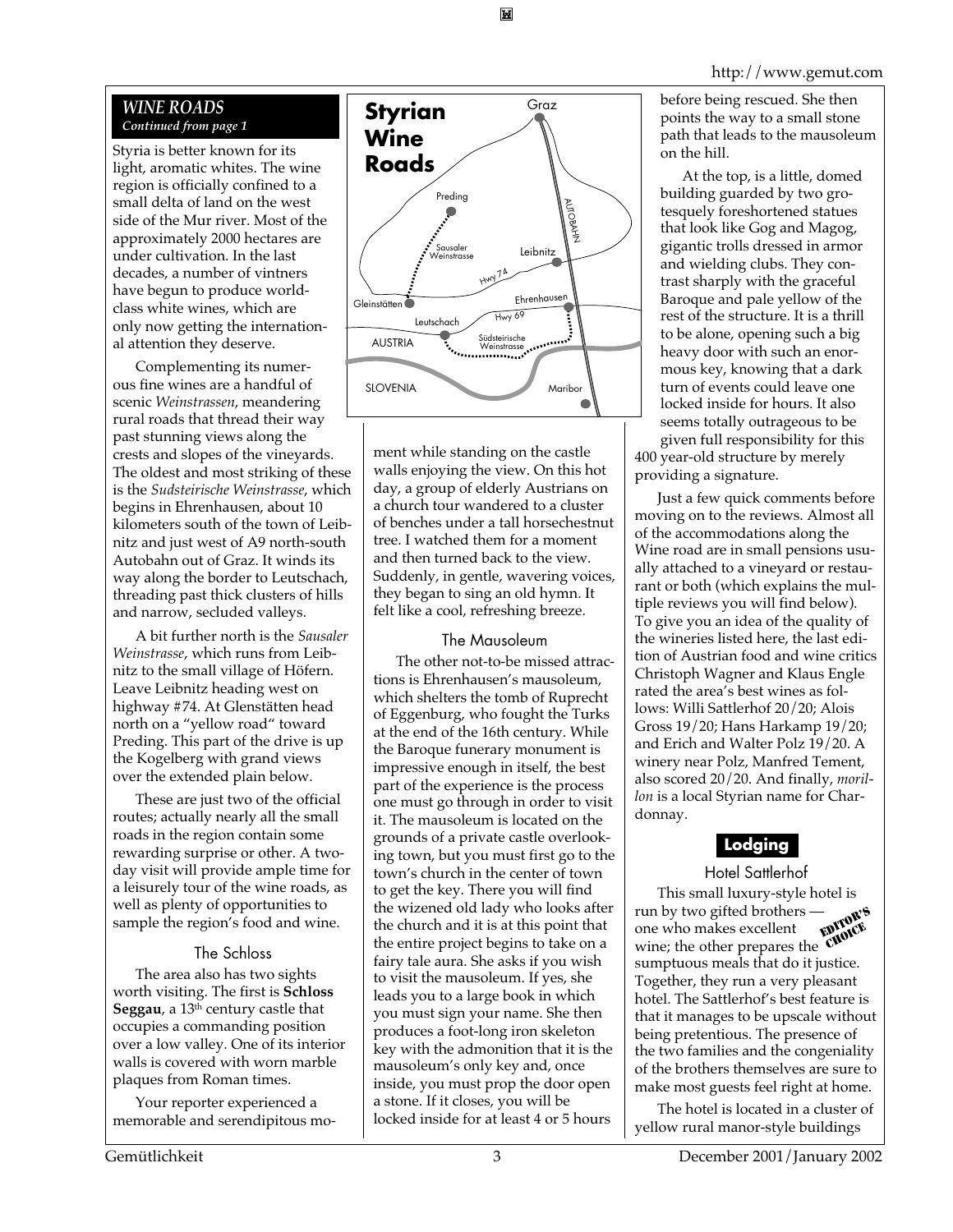#### http://www.gemut.com

with enormous red tile roofs on the quiet side of a small green hill outside Gamlitz just west of Ehrenhausen. The hotel doesn't have the views of some of the other hotels mentioned here, but it makes up for it with extra comforts and its excellent wine made on-premise.

The hotel's 29 rooms are in the same buildings as the restaurant and the winery nestled in the vineyard a few steps away. The spacious double rooms have comfortable furniture, wooden floors and separate sitting rooms. Marble baths have terracotta tile floors and both bathtubs and showers with separate toilets. All come with either balconies and terraces and the use of the hotel's small swimming pool.

**Daily Rates:** Doubles 45-63 EUR (\$40-\$55) per person; suites 71 EUR (\$63) per person.

**Contact:** Hotel Sattlerhof, Sernau 2a, Gamlitz, A-8462, tel +43/03453/44 54 0, fax 44 54 44, email restaurant@sattlerhof.at, web www.sattlerhof.at. Open Mar.-Dec. **Rating:** QUALITY14/20 , VALUE 15/20

#### Weingut Harkamp

Located just north of the Sausaler wine road, this restaurant, pension and vineyard are the friendliest and most down to earth of any reviewed here.

The 20 rooms range from simple to surprisingly elaborate. What doesn't vary is the feeling of being in the spacious home of a friendly relative who has a talent for wine-making. The large rooms have rustic furnishings, wood floors,tile baths with showers and separate toilets, and each is decorated in its own individual style. The best is Number 18 with a sunny wintergarden overlooking the valley. The more recently renovated rooms are on the top floor, while the ground floor has one room reserved for disabled guests.

**Daily Rates**: 23-25 EUR (\$20-\$22) per person.

**Contact:** Hotel Harkamp, Flamberg 46, St. Nikolai i. S., tel +43/03185/ 2280, email weingutharkamp@aon.at. Open April through October.

#### **Rating:** QUALITY 13/20 , VALUE 14/20

Weingut Kästenburg

The Kästenburg is just one of the many small family-run pensions strung along the old wine road. What sets it apart is its superb location on the highest point of the vine-covered hills overlooking Slovenia. The owner, Frau Jakopé, is a vivacious person who seems intent on making the most of what she has — which isquite a lot.

Guestrooms are tucked away in different parts of the property. Most are recently remodeled with antique furniture, bright fabrics, tile baths and laminated wood floors. All are non-smoking and have either a balcony or terrace with views of the woods or the faraway hills. The rooms on the upper floors have attractively sloped ceilings and the suite's steam bath is encased in a large wine barrel.

**Daily Rates:** Per person rates are 21- 39 EUR (\$19-\$35)

**Contact:** Jakopé and Barthau family, Ratsch an der Weinstrasse 66, A-8461 Ehrenhausen, tel +43/03453/25 65, fax 20 260, email: kaestenburg@aon.at, web: www.kaestenburg.at. Open May-Nov. **Rating:** QUALITY 12/20 , VALUE 13/20

#### Schloss Seggau

For those who prefer to stay in a castle, the Seggau is an option. Located at the busy gateway to the *Sausaler Weinstrasse*, this sprawling complex houses a 100-room hotel, two museums (one concerning the castle's history and another with old wine-making equipment), a large courtyard, a wine shop, an enormous grassy field with an outdoor Olympic-sized swimming pool, and a large conference hall that can accommodate over 700.

Guestrooms are either cramped dorm-style or chic, ultramodern with large balconies. We normally would not recommend such a large conference hotel, but this one's unusual collection of the historic items and its grounds make it the exception.

Schloss Seggau is a good option for families needing space for children to roam or for anyone suffering from the claustrophobia of sitting too long in a car.

**Daily Rates:** Singles 20-28 EUR (\$18- \$25); doubles in dormitory style rooms are 25 Euros (\$22) per person and 32 Euros (\$28) in the modern rooms.

**Contact:** Schloss Seggau, Seggauberg 1, A-8430 Leibnitz, tel +43/03452/ 82435-29, fax +43/03452/82435-10, email: information@seggau.com, web www.seggau.com. Open May-Oct. **Rating:** QUALITY 12/20 , VALUE 13/20

#### **Sustenance**

Weingut Harkamp

**EXAMPLE SUBSET OF THE SUBSET OF STAR S**<br>
On a trip of memorable **EXPORTS**<br>
Subset this was a favorite The CHORE  $\frac{1}{2}$  of memorable  $\frac{1}{2}$   $\frac{1}{2}$  meals, this was a favorite. The  $\frac{1}{2}$   $\frac{1}{2}$   $\frac{1}{2}$   $\frac{1}{2}$   $\frac{1}{2}$   $\frac{1}{2}$   $\frac{1}{2}$   $\frac{1}{2}$   $\frac{1}{2}$   $\frac{1}{2}$   $\frac{1}{2}$   $\frac{1}{2}$   $\frac{1}{2}$   $\frac{1}{2}$   $\frac{1}{$ friendly, family atmosphere was instantly endearing, the food excellent and inexpensive, and the setting stunning.

On warm days, tables are set away from the main building on a narrow path leading to a row of vines above a precipitous slope that plunges to a gentle valley. One is close enough to see activity in the valley but far away enough that it looks like a happy Bruegel painting. During lunch, for example, one can observe a toy-sized tractor plow a small field, while tiny farmer families go about their daily chores.

The menu is written on a blackboard leaning against one of the vine stocks. On a hot day in July, gusts of warm wind rose up from the valley and repeatedly knocked the menu over, which caused the waitress or a helpful guest to trundle over and prop it up again.

Feeling a bit rustic, I followed the a delicious, creamy wine soup spiced with cinnamon and orange peel (2.9 EUR/\$2.56) with the excellent *Hausulz*, boiled beef served cold in aspic with thin onion slices, enormous kidney beans and a drizzingly of pumpkin seed oil (4.7 EUR/\$4.15).

Others that day chose tasty slices of roast beef with pan-fried potatoes and neon-green creamed spinach (12 EUR/\$11) or the enormous portions of greaselessly crispy-fried chicken served with fresh salad (12.2 EUR/ \$11). The Harkamps also produce an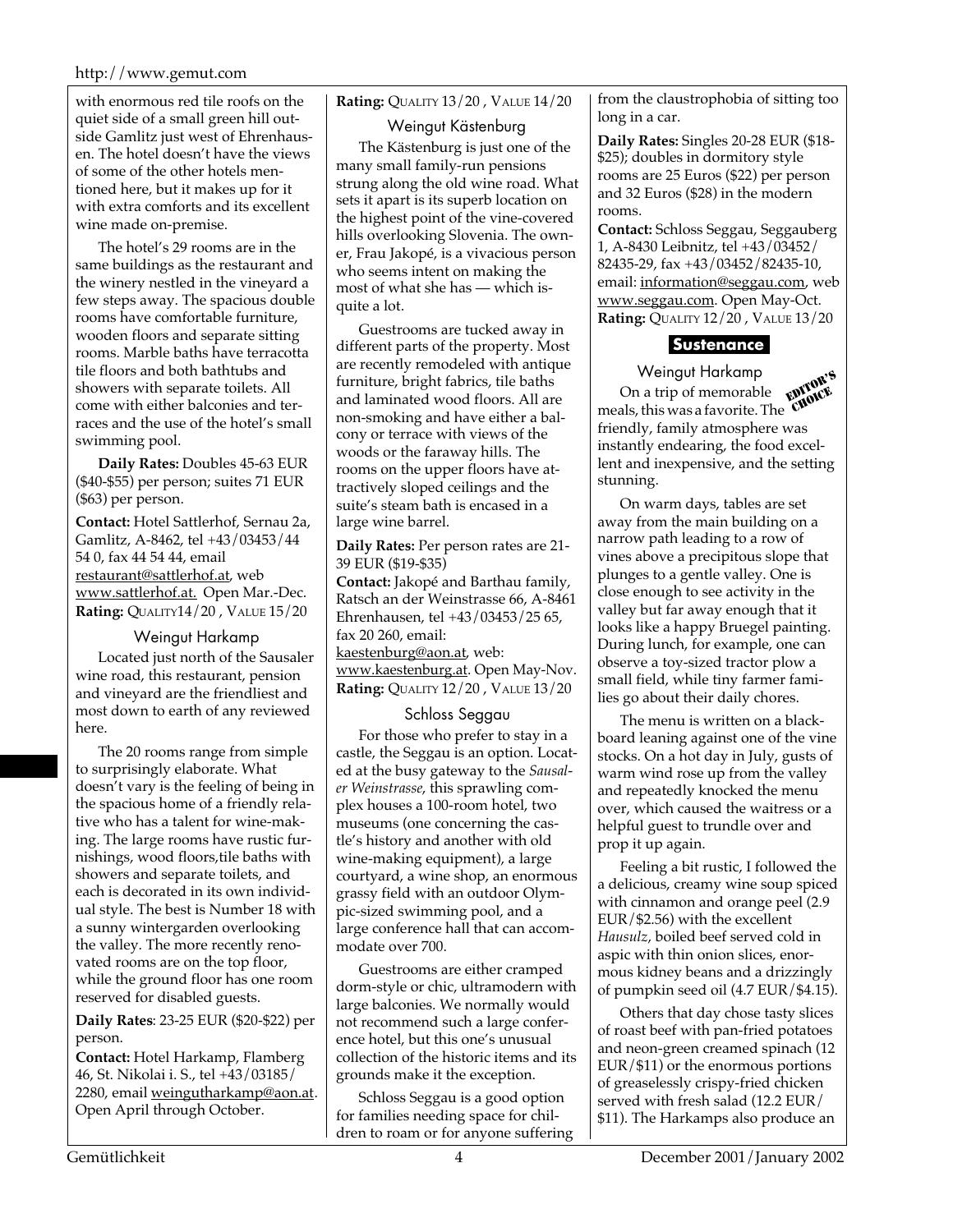excellent white wine that has a deservedly high reputation locally.

Remarkably, it's all done without the slightest bit of pomp or pretension.

Hotel Harkamp, Flamberg 46, St. Nikolai i. S., tel +43/03185/2280, email weingutharkamp@aon.at. Closed Tues.

**Rating:** QUALITY15/20 , VALUE 16/20

#### Restaurant Sattlerhof

The region's best option for formal, multi-course meals that take up an entire evening. It is popular and reservations are necessary.

The maiin dining room is decorated in a modern rustic style with tall chairs of wood and woven wicker. Café tables are covered in creamy white linen. The enclosed balcony is the best place to sit; on pleasant days the windows can be opened to take in the breeze.

Guests dine a la carte or from either a multicourse Stryian menu or a special menu of varying themes (during my visit it was an array of Italian dishes). They range in price from about 28 to 31 EUR (\$25-\$27) for seven-course meal.

There is a less-formal bistro with an open kitchen for culinary entertainment and a terrace for enjoying the sun. Main courses here start around 7.2 EUR (\$6.50). A light lunch of creamy pumpkin soup sprinkled with toasted pumpkin seeds (3.25 EUR/\$2.90), followed by a pleasingly al dente risotto (8.66 EUR/\$7.66) with meaty Portabella mushrooms, all dusted with grated Parmesan cheese, was inexpensive and delicious.

Restaurant open Tuesday-Saturday 6pm-midnight (kitchen open until 9pm); bistro open Wed.-Mon. 11:30am-10 pm (kitchen until 6 pm). See page 4 for contact info. **Rating:** QUALITY 14/20 , VALUE 15/20

Weingut Erich & Walter Polz

Most of wineries in the region also run small *Buschenschank*, elaborate stands serving their own wine and smoked meats. Polz stands out because of its excellent wines and its unforgettable location on the steep

slope of a narrow, secluded valley with vineyards rising up sharply on all sides.

I sat at a long table on the shady porch with the late summer sun glistening on the vines. My cool glass of the Polz brothers' celebrated Grassitzberger Morillon (a Chardonnay from the best part of the vineyard for a mere 2.5 EUR/\$2.25). Accompanying was a large slab of fresh-baked brown bread piled high with shavings of tender smoked ham (1.8 EUR/\$1.60).

Hungrier guests might try the mixed platter of meats and cheese, which makes an excellent light lunch at 5 EUR (\$4.42). A group of celebrants were enjoying a similar meal around a large oil press that had been converted into a table. The entire scene was so pleasant that even at the time I couldn't wait to go back.

Weingut Erich and Walter Polz, Grassnitzberg 54a, Spielfeld, A-8471, tel +43/03453/27 30, fax +43/03453/ 27 30-9, email: buschenschank.polz@xpoint.at, web: www.polz.at, open year-round Monday-Saturday 11pm-10pm.

**Rating:** QUALITY 13/20 , VALUE 16/20

Winzerhaus Kogelberg The Kogelberg would probably rate much higher if the other places reviewed here hadn't been so very good.

It took a bit of finding, as the address is a bit misleading. The easiet way to get there from Lebnitz or Schloss Seggau is just follow the signs for either the Kogelberg (a common name for a little round mountain) or the *Sausaler Weinstrasse* and then look for the intermittent signs leading to the restaurant.

The Winzerhaus clings to the quiet side of Kogelberg overlooking the plain that extend to the hills that crowd the border. On a hot afternoon under a cool vine arbor, I started with a smooth, chilled gooseliverand-partridge terrine with bloodorange marmalade (11.5 EUR/\$10). Other choices include consume with sliced crepes (2.7 EUR/\$2.40) and slices of venison and Portabella

mushrooms gelled in aspic (5.8 EUR/\$5.31).

The main course was mildly spicy Hungarian peppers stuffed with meat and rice, served in a large bowl with a sweet sauce of cream and pureed tomatoes and accompanied by starchy boiled potatoes. Other options included the traditional Austrian boiled beef dish, *Tafelspitz*, served with spinach, boiled potatoes and apples sauce spiked with shaved horseradish (12.7 EUR/\$11), or fried portabella mushrooms with tartar sauce (12 EUR/\$10.50), or perhaps a venison ragout with sliced bread dumplings and a dollop of cranberry sauce (12 EUR/\$10.50).

The wine list concentrated on local offering, so I settled on a glass of morillon from the respected Gross winery nearby.

Though not stellar, the service had a formal congeniality.

Winzerhaus Kogelberg, Kogelberg 10-11, Kaindorf an der Sulm, A-8430, tel +43/03452/83451., open Wed.- Sat. noon-11pm, Sun. noon-6pm **Rating:** QUALITY 12/20 , VALUE 16/20

#### *ESSENTIAL SWITZERLAND Continued from page 1*

oramic trail" which circles the summit.

*Places to Stay:* • Hotel Regina Wengen, CH-3823, tel. +41/033/856 58 58, fax 856 58 50, email: regina@wengenc.om. Doubles from \$200 • Hotel Jungfrau, CH-3825 Mürren, tel. +41/033/855 4545, fax 855 4549, email: jungfrau@mueren.ch, web: www.muerren.ch. Doubles from \$102

*Food Suggestion:* Either hotel

#### #2. Lac Léman (East)

Residents of this Frenck-speaking part of Switzerland, who have included at one time or another, Vladimir Nabokov, Igor Stravinsky, Ernest Hemingway, Noel Coward, Henry James ,Victor Hugo, Graham Greene, Peter Ustinov and Charlie Chaplain, would seem to have the best of all possible worlds; breathtaking scenery, a mild climate (often referred to as the "Vaud Riviera"),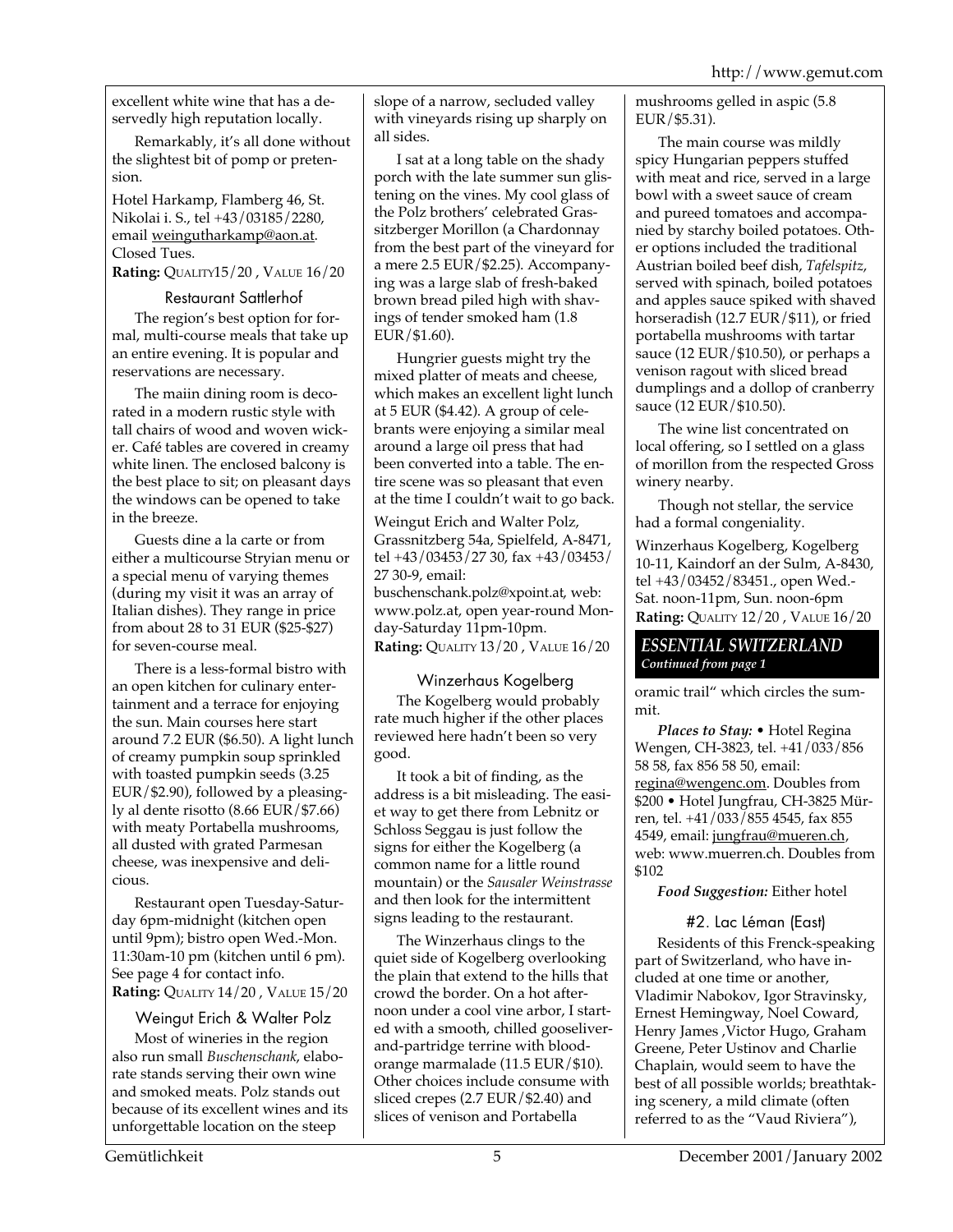cosmopolitan cities, proximity to the Vaudois Alps, and a cuisine and wine culture that blends the best of Switzerland and France.

*Best Towns:* Lausanne, Montreux, Vevey

*Top Sights:* • Olympic Museum in Lausanne • Chillon Castle, • Rochers de Naye • Vineyards along the lake.

*Suggested Activities:* Drive or bicycle along the Route du Vignoble (wine road) or visit cities along the lake – including some in France – via lake steamer.

*Places to Stay:* • Hostellerie du Débarcardère, 7 chemin du Cret, St. Sulpice, Switzerland CH-1025, tel. +41/021/691 57 47, fax 691 50 79, email: debarcadere@swissonline.ch. Doubles from about \$200 • L'Auberge De Chernex, CH-1822 , Chernex (above Montreux), tel. 021/ 9644191, fax 964 68 57. Doubles from about \$90

*Food Suggestion:* Both recommended hotels have fine restaurants.

#### #3. Zürich

A nifty town on one of the country's largest lakes and divided by the river Limmat, Zürich has an amazing, second-to-none public transportation system and is perhaps the cleanest big city you'll ever see. On the Limmat's right bank, the commercial and banking center gathers along the posh Bahnhofstrasse where the stores are not flashy but verrrrry expensive (perhaps a \$1500 clutch purse from Louis Vuitton?). Across the river on the left bank, the old-town's narrow lanes have just the right mixture of odd shops, holein-the-wall restaurants, avant garde galleries, seedy bars, and lively beer halls.

*Top Sights:* • Fraumünster with Chagall stained glass windows • Swiss National Museum,

*Suggested Activities:* Window shop both sides of the Bahnhofstrasse, then explore the more downto-earth old town.

*Places to Stay:* • Hotel Florhof, CH-8001 Zürich, Florhofgasse 4**,** tel. +41/01/261 4470, fax 261 4611, email: florhof@romantikhotels.com,

web: www.romantikhotels.com/ zuerich. Doubles \$198 to \$222

• Hotel Arlette, Stampfenbachstr. 26, CH-8001 Zürich, +41/01/252 00 32, fax 252 09 23. Doubles about \$120

*Food Suggestion:* The atmospherZeughauskeller near Paradetouristy but has great food at affordable prices.

#### #4. Zermatt

Yes, it's full of tourists, but you must see the Matterhorn, one of creator's more distinctive mountain peaks. No cars but beware the quiet, battery-powered hotel jitneys that whiz through the streets

*Top Sights:* • The Matterhorn • The Alpine Museum with mementos of early, sometimes tragically failed, attempts to climb the mountain.

*Suggested Activities:* Ride the rack railway to the Gornergrat (10, 272 feet) for the best views the Matterhorn and other peaks.

*Places to Stay:* • Hotel Alex, CH-3920 Zermatt, tel. +41/027/966 7070, fax 966 7090, email: hotel.alex.zermatt@spectraweb.ch , web: www.hotelalexzermatt.com. Doubles from \$185 • Hotel Dufour, CH-3920 Zermatt, tel. +41/027/966 24 00, fax 966 24 01, email: dufour.zermatt@reconline.ch, web: www.reconline.ch/dufour/. Doubles from about \$73.

*Food Suggestion:* Try the loin of lamb at Le Gitan in the Hotel Darioli.

#### #5 Locarno

Another Swiss city on a gorgeous lake, Italian-speaking Lorcano has more charm than Lugano and more life than Ascona, two other popular Ticinese destinations. Here, the vistas are breathtaking, the food and wine simple and comforting, and the subtropical vegetation luxuriant with palm trees and bright flowers (Locarno is famous for its hundreds of varieties of camellias). There are cobblestoned, arcaded piazzas, narrow alleys, ancient stone churches, grand old Italian-style villas, and, of course, hundreds of umbrella tables at dozens of outdoor cafes from which to savor it all.

*Top Sights:* The Madonna del

#### Sasso • the Lake

*Suggested Activities:* Take a morning train from Locarno to Domodossola in Italy and return in the late afternoon. Very scenic.

*Places to Stay:* • Hotel Orselina, CH-6644 Orselina, tel. +41/091/735 44 44, fax 735 44 66, email: hotel@orselina.com, web: www.orselina.com. Doubles with breakfast and dinner from \$245 • Villa Pauliska, Via Orselina 6, CH-6600 Locarno-Muralto, tel. +41 091 743 05 41, fax 743 9517. Doubles from about \$75 (no breakfast served)

*Food Suggestion:* Go to the nearby village of Intragna for a meal at Stazione "da Agnese"

#### #6 Pontresina

St. Mortiz is world famous but Pontresina, four miles to the west, is an authentic Engadine village in a beautiful setting with painted houses and meandering streets. We much prefer it.

The town is a center for walking, hiking, and mountaineering with many miles of marked trails.

*Top Sights:* • Muótas Muragl, a high ground (8,000 feet) above the valley with many walking paths and fine views

*Suggested Activities:* • Take a walk through the Tais forest • Go shopping in St. Moritz

 *Places to Stay:* Hotel Saratz, Hotel Saratz, CH-7504 Pontresina, tel. +41/081/839 40 00, fax 839 40 40 mail: info@saratz.ch, web: www.saratz.ch. Doubles from \$160

*Food Suggestion:* Hotel Saratz

#### #7. Sion

Tourist brochures tout Sion as "capital of Swiss California" calling it a "warm, sunny land of vineyards, orchards, strawberry and raspberry fields." Like several other Swiss destinations, local boosters claim Sion has the country's best climate with the least rainfall and the most days of sunshine. Whether true or not, Sion is a place to be visited in any weather.

In winter, it is the center of the val d' Herens ski region including such little-known (in this country)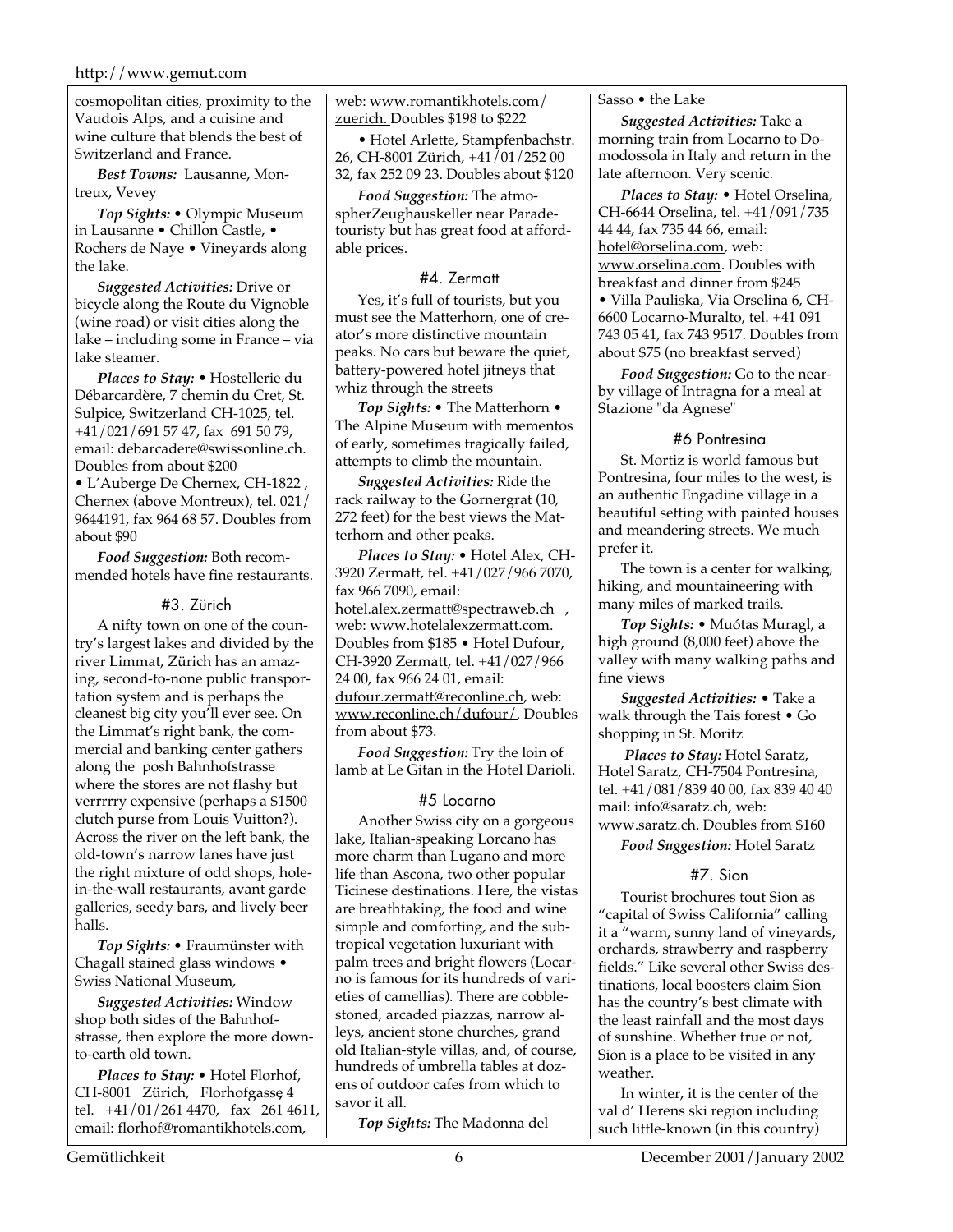villages as Arolla, Evolène, Nax, La Sage, Thyon, Les Collons and others. Most are within a few minutes drive of Sion.

On the slopes of the Rhône are thousands of acres of steeply-terraced vineyards. The rocky soil and sunshiny climate encourage several grape varieties and the wine trade flourishes.

*Top Sights:* • Église Notre-Damede-Valère, a church with the world's oldest playable organ • The ruins of the castle Tourbillon

*Suggested Activities:* Excursions to the mountain villages listed above

*Places to Stay:* Hotel des Vignes, Uvrier/Saint-Léonard, CH-1958, Rue du Pont 9, tel. +41/027/203 1671, fax 205 3727. Doubles from about \$105.

*Food Suggestion:* Order Zarzuela, a seafood stew at Au Cheval Blanc in the town center.

#### #8. Basel

This is a wonderful, interesting, compact city (pop. 170,000) that is overlooked by most American tourists.

Though only a quarter its size, Basel has more and better museums than the city of San Francisco, a better zoo (nearly 6,000 animals from five continents) and twice as many symphony orchestras. Most San Franciscans are afraid to ride their city's spooky, graffiti-ridden, catchas-catch-can bus system. In Basel, 40% of the population regularly buys season passes on the Trämli, which runs at six to 10-minute intervals during the day and every 15 minutes at night. Basel has three railway stations; San Francisco none. In 1460, when the most important structure on what was to become San Francisco's Nob Hill was a teepee, Basel already had a university.

*Top Sights:* • Kunstmuseum • Basel Zoo

*Suggested Activities:* An excursion to Augusta Raurica, the remains of the oldest known Roman settlement on the Rhine. It is approximately 11 kilometers (7 miles) east of Basel and accessible by car, rail, bus, boat and bicycle.

*Places to Stay:* Hotel St.

Gotthard Basel, Centralbahnstrasse 13, CH-4002 Basel, tel. +41/061/225 13 13, fax 225 13 14, email: reception@st-gotthard.ch, web: www.st-gotthard.ch. Doubles from \$125

*Food Suggestion:* Restaurant Der Teufelhof, gets one Michlin star. For a less expensive meal from the same great kitchen, eat in its brasserie-style Weinstube.

#### #9. Neuchâtel

Like so many Swiss cities, Neuchâtel owes its natural beauty to a combination of mountains, vineyards and a large lake whose shore is lined with flowering quays, parks, promenades, marinas and fine hotels. A 12<sup>th</sup>-century castle and collegiate church are the most impressive of the town's well-preserved stone buildings. Why such an attractive city is virtually ignored by American tourists is a mystery.

*Top Sights:* • Jaquet-Droz Automatons in the Museum of Art and History • International Museum of Horology in nearby La Chaux-de-Fonds.

*Suggested Activities:* Visit one of the regions many Metaires, rustic country houses that serve simple on old wooden tables

*Places to Stay:* Hotel Alpes et Lac, Place de la Gare 2, CH-2000 Neuchâtel, tel. +49/032/723 19 19, fax 723 19 20, email: hotel@alpesetlac.ch. Doubles from \$90

*Food Suggestion:* La Maison des Halles, informal bistro but great food.

#### #10. Appenzell

A quiet village of intricately painted houses and a traditionbound citizenry who observe ancient traditions and dress much as they did 100 years ago, Appenzell drips with country charm. Men wear black hats decorated with flowers, bright red vests, gold pants, white knee socks and earrings, while "Sunday best" for women is an ankle-length pleated skirt, tied bodice, huge embroidered lace collar and a blackwinged bonnet trailing a wide red ribbon.

The region is home to some of the

country's strongest cheeses as well as Appenzell Alpenbitter, an inky, locally-produced aperitif which is served over ice.

*Top Sights:* Appenzeller Volkskunde Museum; cable car to Mt. Säntis, highest peak in the Alpstein range

*Suggested Activities:* • Visit the Appenzeller Volkskunde Museum in Stein to watch a farmer make Appenzeller cheese by hand over an open fire. After that go next door to the Appenzell Schaukäserei (Showcase Cheese-Dairy) and see the same basic process done the modern way • Visit St. Gallen (12 miles) and take in the fascinating Textile Museum and the breathtaking Abbey Library.

*Places to Stay:* Romantik-Hotel Säntis, Landsgemeindeplatz 3, CH-9050 Appenzell, tel. +41/071/ 7878722, fax 7874842, email:Romantik-Hotel Säntis

*Food Suggestion:* Try the *Kalbsleber und Rösti* (calves liver and fried potatoes) at the Säntis. $\overline{\mathbf{M}}$ 

### **Readers' Forum**

#### **Zermatt, Vienna Comments**

First, thanks for the article on the Sud Tirol/Alto Adige. I think *Gemütlichkeit* should regularly cover the northern Italian area that has strong Germanic influence, including Cortina d'Ampezzo and virtually all of the Dolomites. It is a beautiful region not well known to American tourists but with all the amenities and outdoor activities of the rest of the Alps, including good food, beer, wine and accomodations.

My particular interest is the area of heavy fighting high in the mountains between the A-H Empire and Germany and Italy, Great Britain and France (U.S. involvement was minimal) in WWI. There are a number of good museums, restored trenches and galleries, cemeteries, monuments, etc., which are of interest to tourists, especially descendants of all the nationalities that fought in the region. *Dolomitenfreunde* and other organizations work together to maintain and restore areas of significance.

Some other comments: